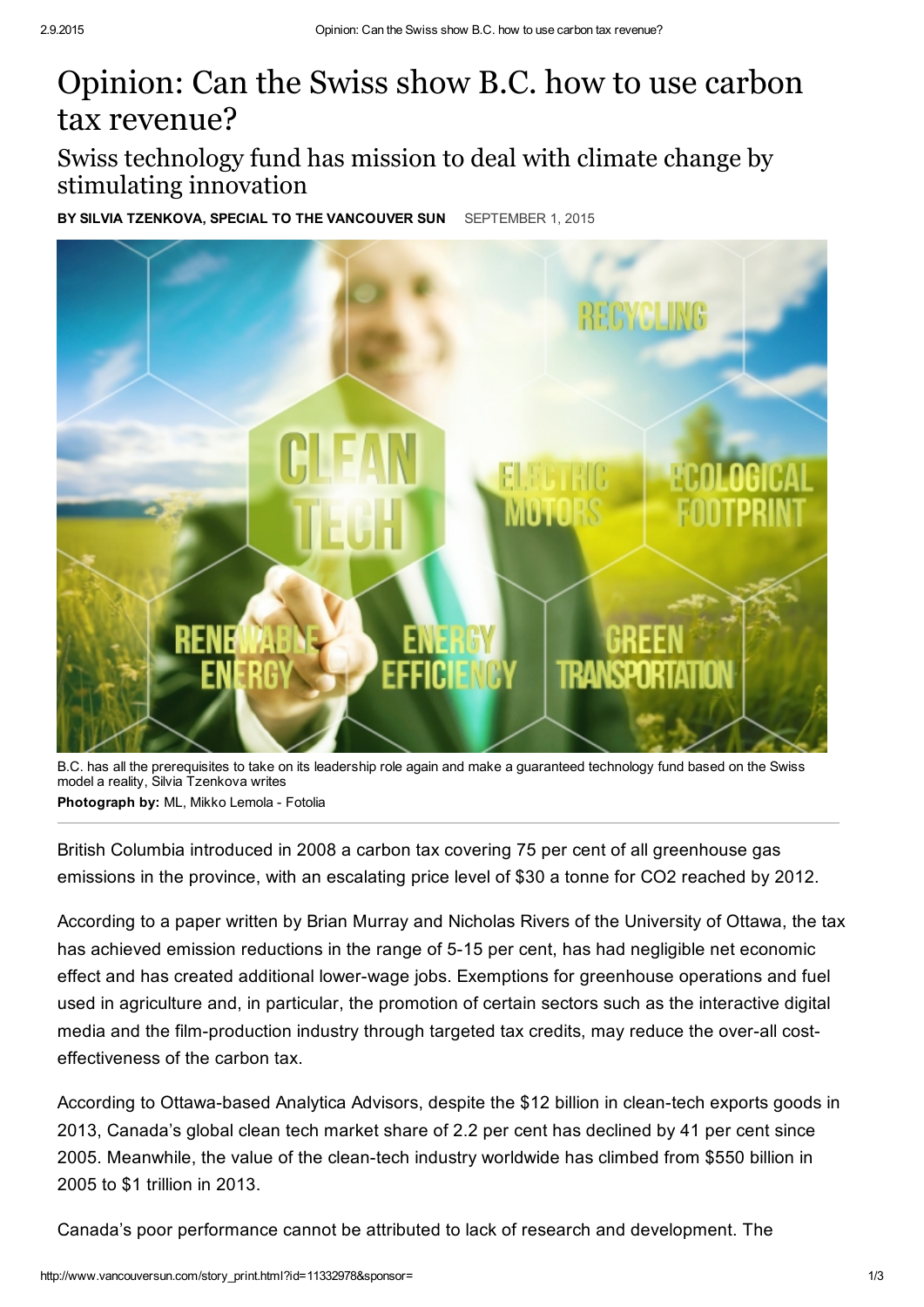Canadian clean-tech industry has invested \$6.4 billion in R&D from 2008-13, with \$4.5 billion coming from small- and medium-size enterprises. An R&D bubble might be happening due to a lack of coordination between federal and provincial innovation policies. R&D needs to be commercialized to create jobs and export-led growth. To do that, the Analytica Advisors 2015 study says, debt financing will increasingly be needed in addition to private equity.

A market wary of the capital intensiveness and long development cycles of the often subsidyreliant clean tech companies faces difficulties in raising funds due to current financial turmoil. As a result, more companies with relatively lighter capital requirements, focusing on energy efficiency rather than generation, downstream services or leveraging IT to deliver greater efficiency in various industries, are of more immediate interest to the financial industry.

Could B.C.'s carbon tax revenue be used to generate economic growth, create high-wage jobs, further increase emission reductions and improve the carbon tax's cost effectiveness? Is there an instrument that will address the Canada's lost global clean tech market share in a co-ordinated way, that will reward the political commitment to clean tech and climate change, shown by the R&D focused sustainable development technology fund, with export-led growth? Is there an instrument that offers capital intensive innovative companies, not just those innovating with technology or service models requiring less capital, an opportunity to thrive?

What is the international model to consider when designing policy instruments to resolve these issues?

Emerald Technology Ventures and the South Pole Group in 2014 established the technology fund (www.technologyfund.ch) on behalf of the Swiss Federal Office for the Environment. The fund offers loan guarantees of up to 500 million Swiss francs until 2020 to Swiss companies that develop and commercialize innovative products that reduce greenhouse gas emissions, facilitate the use of renewable energies or encourage the economical use of natural resources, basically clean tech companies. The fund guarantees up to 60 per cent of a project's total financing needs. To cover for potential losses, 25 million francs are directed annually from the federal CO2 levy on process and heating fuels to the fund. About 300 million francs per year of the CO2 levy revenue is earmarked for a buildings program and the reminder (about two-thirds of the revenue) is redistributed to the general public and the business community in proportion to their original payments.

The fund enables direct collaboration between government and private industry on assisting cleantech companies through the commercialization stage. Collaborative decision-making on granting loan guarantees is ensured through a guarantee committee structure, comprised of five private industry and two government representatives. The fund supports the development of a strong domestic market for innovative clean-tech companies, favouring those that create value within the country. This provides the foundation for export driven growth afterwards. The fund supports the clean-tech sector by guaranteeing debt financing at favourable conditions. Moreover, the fund demonstrates the commitment of the government to the clean-tech sector and addressing climate change, as the fund is just one of a multitude of instruments that support the value creation process of a company, and hence, of an industry. The fund leverages public money with private investments and provides for a structure allowing relatively small funding (50,000 to three million francs), while most investors and funds need to invest larger amounts.